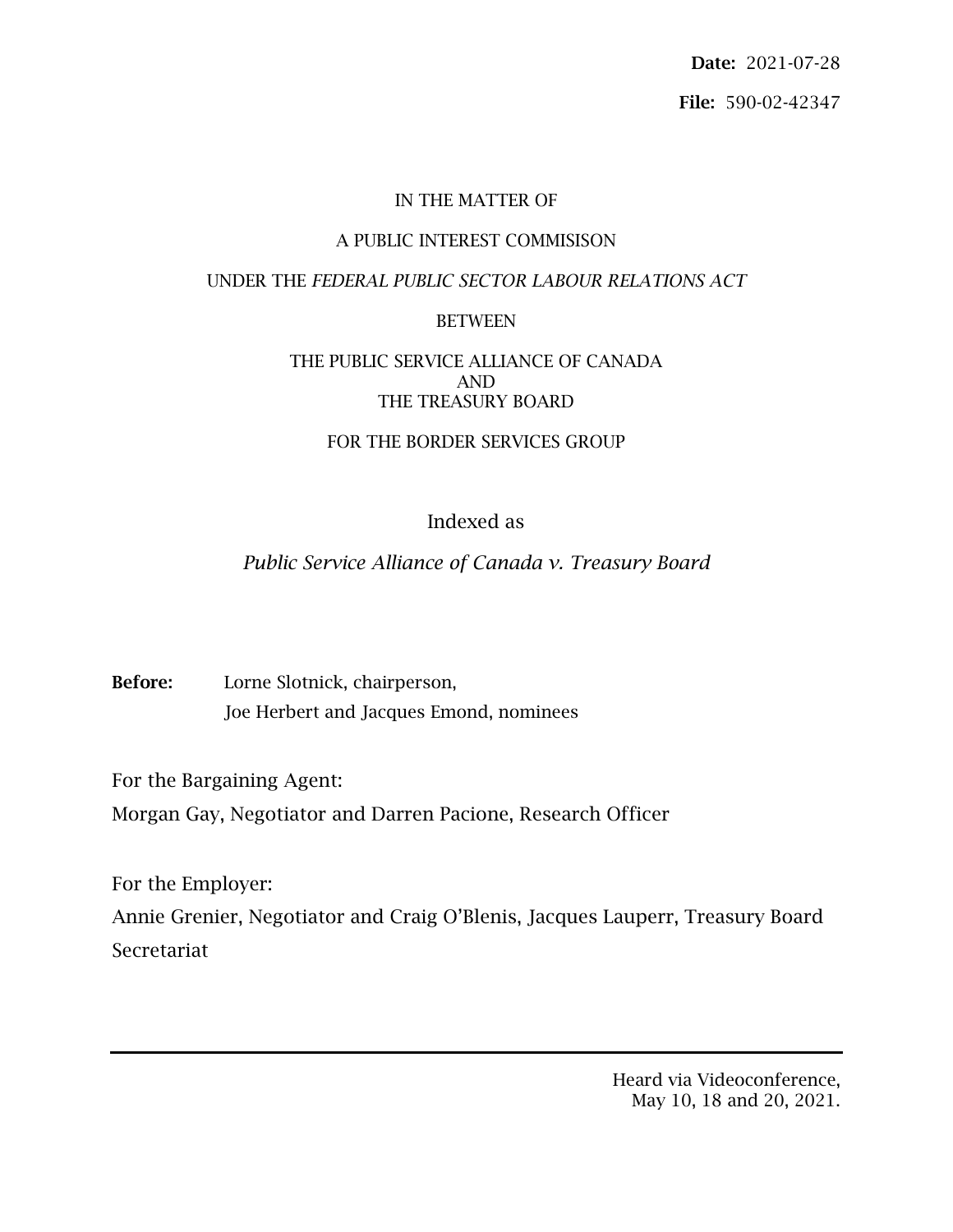## I. Introduction

[1] This is the Report of a Public Interest Commission (PIC) established under the *Federal Public Sector Labour Relations Act (FPSLRA)* relating to renewal of the collective agreement between the Public Service Alliance of Canada (PSAC) and the Treasury Board (TB), for the unit referred to as the Border Services (FB) group.

[2] All members of the bargaining unit – approximately 10,000 strong – work for the Canada Border Services Agency (CBSA), which was created in 2003. The agency is part of Public Safety Canada. The employees were formerly part of the larger PA group; the current FB bargaining unit was created in 2007.

[3] The CBSA oversees access of goods and people to Canada. The majority of bargaining unit members work as Border Services Officers at approximately 1,200 land, marine and airport points of entry. Others work as inland enforcement officers (enforcing immigration laws), as intelligence officers, investigators, and at Canada Post facilities. Officers at land and marine ports of entry, as well as some others – the majority of the bargaining unit – are equipped with firearms and trained in their use.

[4] The COVID-19 pandemic has dramatically reduced traffic at points of entry, but imposed new duties on CBSA staff. However, there have been no layoffs.

## II. Bargaining History

[5] This is the fourth round of negotiations for these parties since the bargaining unit was created. The previous collective agreement had an expiry date of June 20, 2018.

[6] Notice to bargain was issued on May 31, 2018. The parties met on more than 35 days, but were able to resolve only a few minor items. There are several other items – all of which are common to all groups within the Core Public Administration – that have been "agreed in principle."

[7] The bargaining agent requested conciliation in December 2020, shortly after the employer tabled a comprehensive offer. This Public Interest Commission was appointed in February 2021.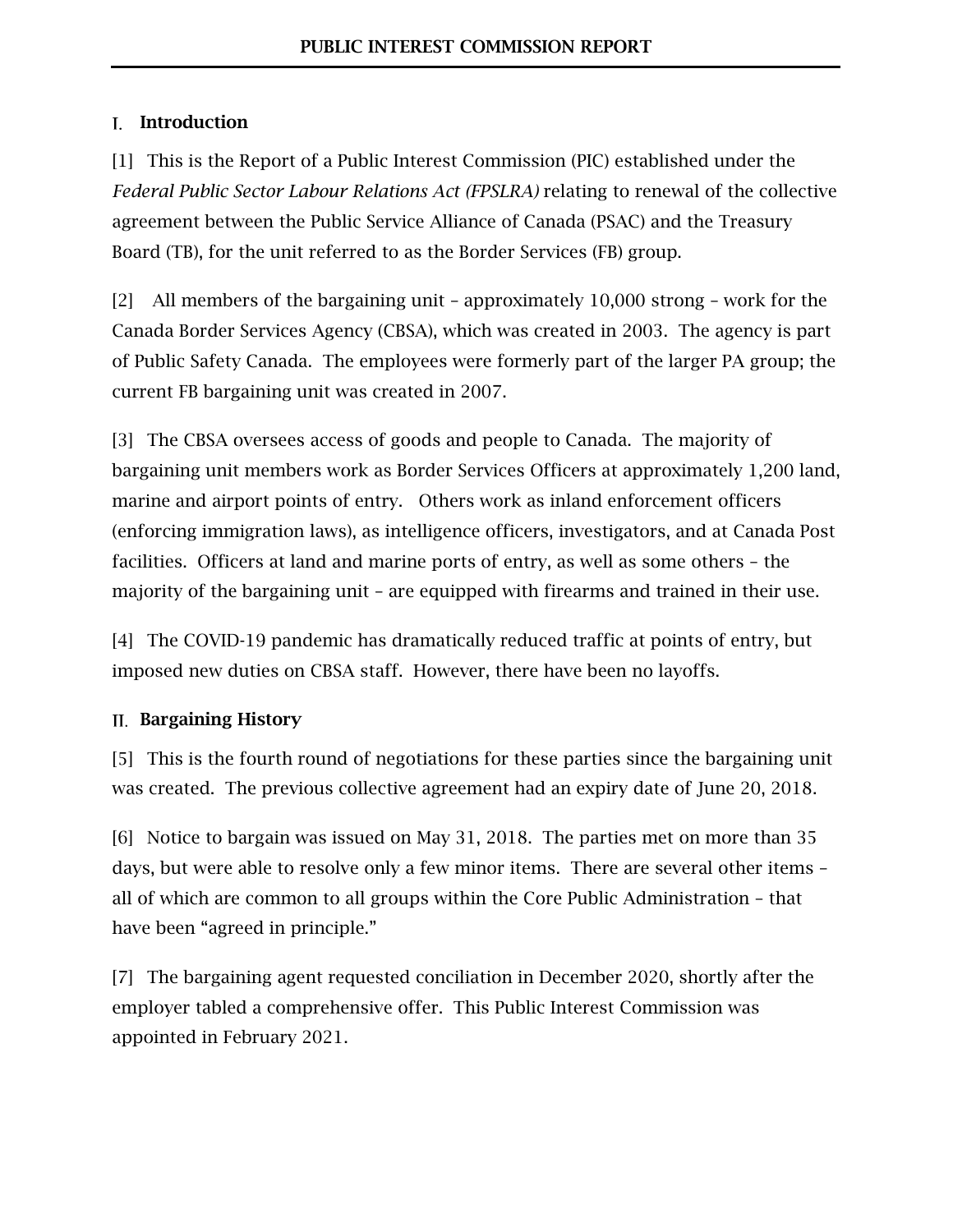[8] The bargaining agent has brought to the Commission a large number of proposals, many of them stemming from its view that, as employees of an armed law enforcement agency, the members of this bargaining unit are properly compared with organizations such as the Royal Canadian Mounted Police, as well as some provincial and municipal police forces. The bargaining agent also asserts that the CX group, containing federal correctional officers, is an appropriate comparator. The employer disagrees.

[9] Previous Public Interest Commissions with respect to the FB group, in 2014 and 2017, have found that there is no perfect comparator. We agree. While there are similarities with other law enforcement organizations, there are also important differences. Our preference in this report is to recommend changes to the collective agreement where a problem has been identified or a need demonstrated, with the aim of assisting the parties to move towards a settlement.

[10] We have addressed only those issues on which we are making recommendations. This does not mean that issues not addressed have no merit. However, the number of proposals the Commission was asked to consider far surpasses the incremental change that should be expected in one round of bargaining.

## **III. Statutory Criteria**

[11] In considering the matters at issue, the commission has had regard to the factors listed in Section 175 of the FPSLRA, which reads as follows:

175 In the conduct of its proceedings and in making a report to the Chairperson, the public interest commission must take into account the following factors, in addition to any other factors that it considers relevant:

(a) the necessity of attracting competent persons to, and retaining them in, the public service in order to meet the needs of Canadians;

(b) the necessity of offering compensation and other terms and conditions of employment in the public service that are comparable to those of employees in similar occupations in the private and public sectors, including any geographic, industrial or other variations that the public interest commission considers relevant;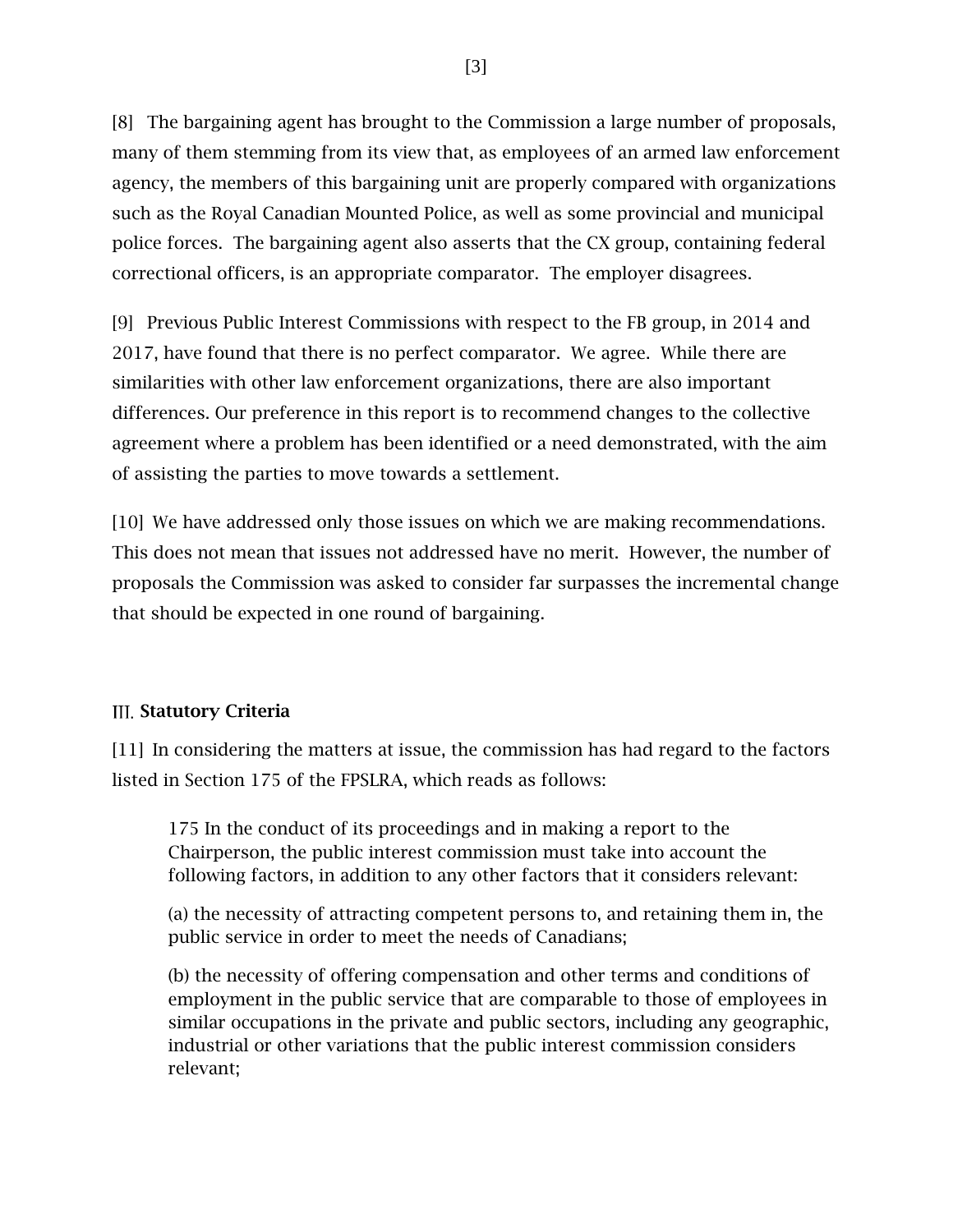(c) the need to maintain appropriate relationships with respect to compensation and other terms and conditions of employment as between different classification levels within an occupation and as between occupations in the public service;

(d) the need to establish compensation and other terms and conditions of employment that are fair and reasonable in relation to the qualifications required, the work performed, the responsibility assumed and the nature of the services rendered; and

(e) the state of the Canadian economy and the Government of Canada's fiscal circumstances.

# IV. Duration and Rates of Pay

[12] : The parties recognize that monetary settlements in the federal public sector for 2018 to 2021 have hewed to an established pattern totalling 2.8%, 2.2% and 1.5% in the first three years. (The 1.5% in the third year has generally included a 1.35% across-theboard increase and 0.15% for targeted monetary changes.) As the employer notes, there are now 50 settlements in the core public administration and separate agencies that fit this pattern. The bargaining agent, while acknowledging that the pattern exists, seeks an additional market adjustment of 4.4%, effective at the start of the collective agreement, as part of its goal of achieving parity with its calculated weighted average of selected law enforcement agencies. It is worth noting that the settlements for the FB group in the three previous rounds of bargaining have exceeded the core public administration pattern; the bargaining agent argues that this is itself a pattern that should be followed, whereas the employer argues that earlier bargaining resolved inequities and that the pattern established in the federal public sector should govern.

[13] The bargaining agent has also proposed a duration of four-years, with a 1.5% increase in the final year – as was agreed recently with the CX group, even though most agreements achieved after the onset of the Covid-19 pandemic were for three years. The employer proposes a three-year agreement.

[14] Given that a three-year agreement would have an expiry date that passed more than a year ago, the Commission recommends a four-year agreement. We do not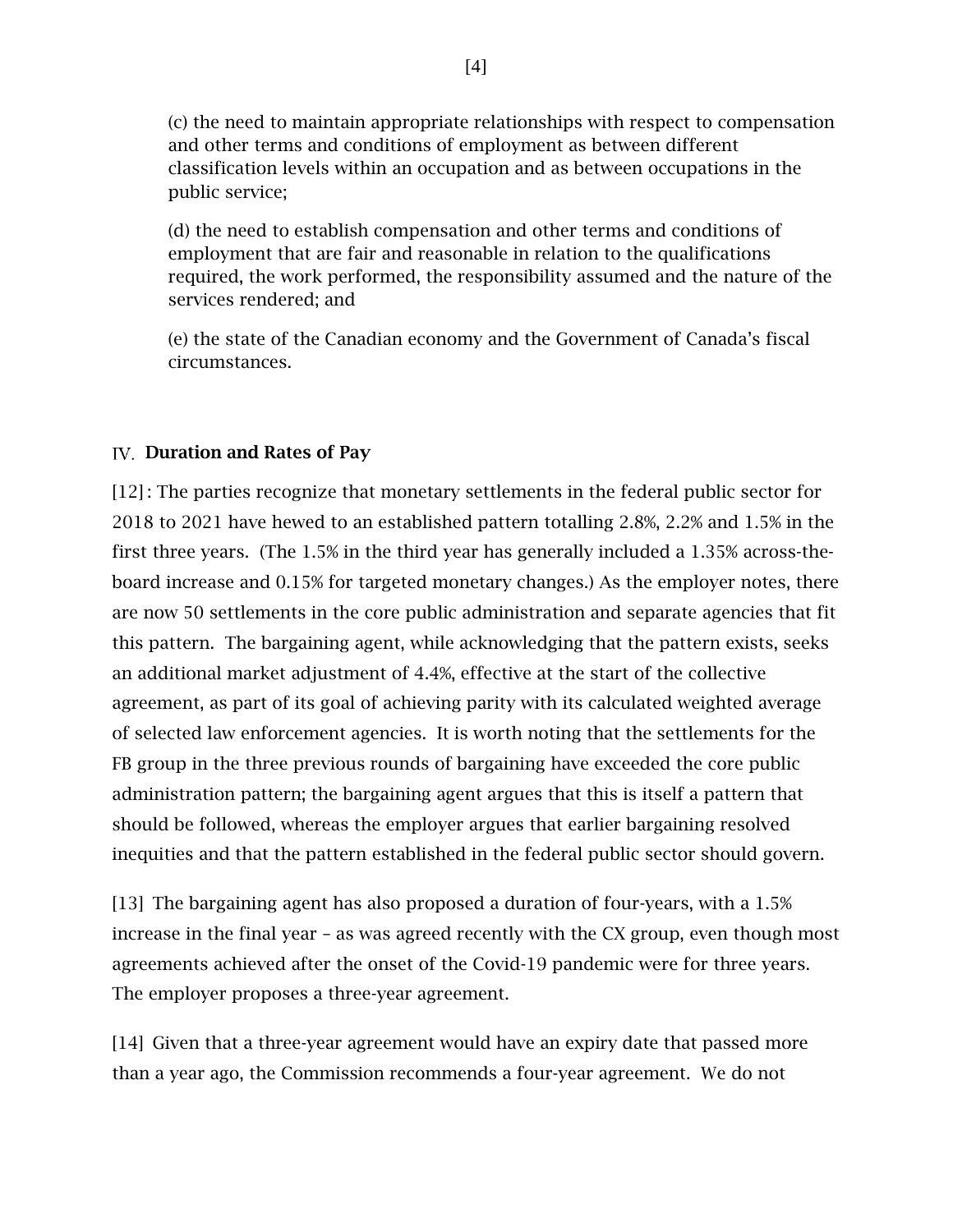believe there is a compelling case at this time to deviate from the established wage settlement pattern.

[15] We recommend the following across the board increases:

Effective June 21, 2018 – 2.8% Effective June 21, 2019 – 2.2% Effective June 21, 2020 – 1.35% Effective June 21, 2021 - 1.5 %

[16] Regarding pay, the bargaining agent is also proposing a paid meal period of half an hour per day. Employees would continue to work a 37.5-hour work week, but would be paid for 40 hours a week. This, it says, is standard for law enforcement agencies. The employer says this proposal is unwarranted and cost-prohibitive, adding more than 6% to the wage base before any other increases.

[17] The current agreement (Article 25.04) provides for overtime payment when employees are required to "stay on the job" during their meal period. This, however does not cover situations where employees are not on the job, but because of their location or other factors, are unable to leave the workplace. We recommend, as have the two previous Commissions, a provision for a paid meal period when employees are prevented from leaving the worksite (because of the work location or other factors, but not required to "stay on the job") be included in the collective agreement.

## V. Other issues

[18] Article 10 – Information. Currently, Article 10.02 requires the employer to supply each employee with a copy of the collective agreement. The employer seeks to change this obligation to provide only for electronic access, unless that is "unavailable or impractical," in which case the employee could request a hard copy. The Commission recommends language similar to the employer proposal, under which the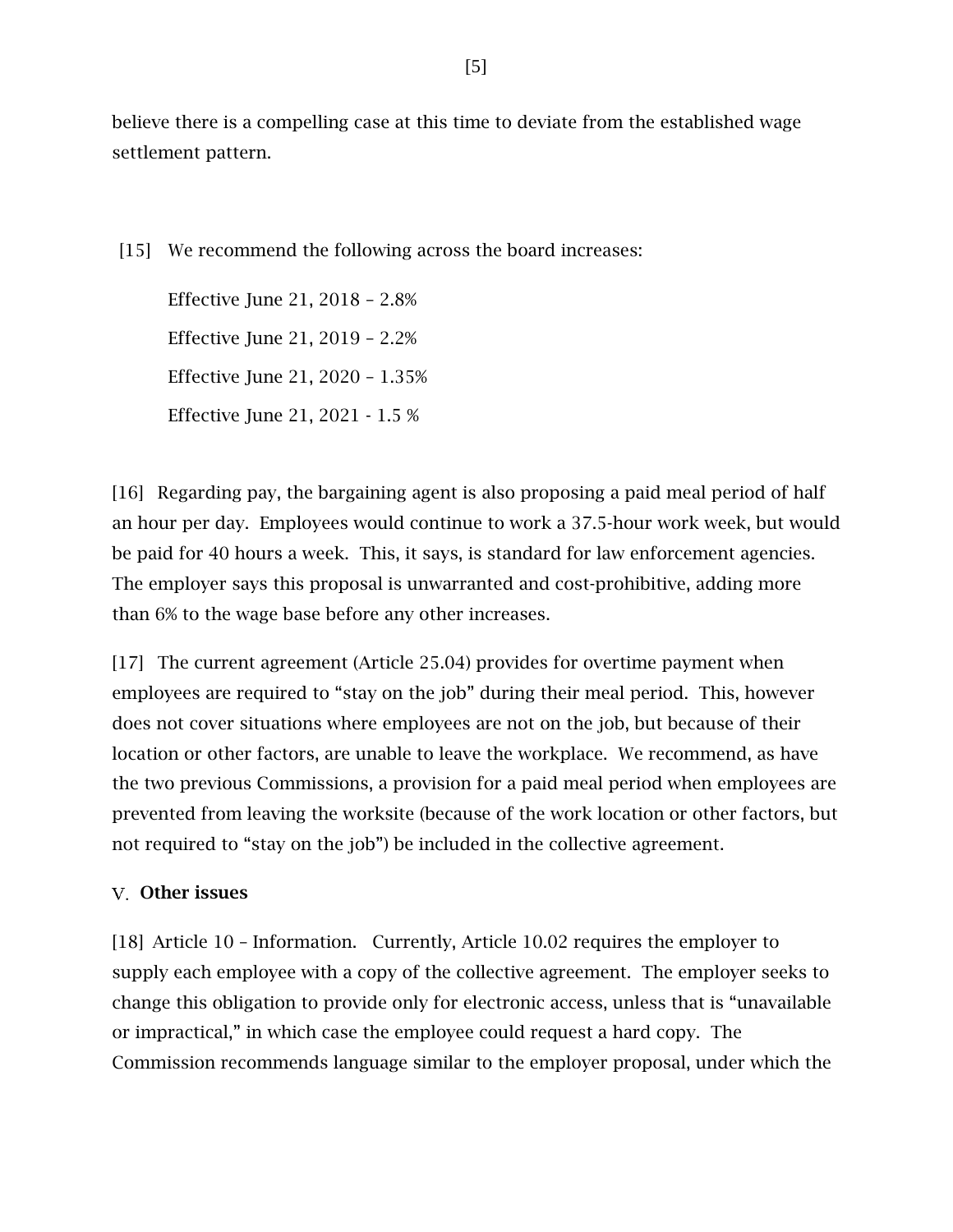employer would provide electronic access, but that any employee would be provided a hard copy, on request of that employee.

[19] Article 17- Discipline. We recommend that Article 17.02, which provides for union representation at disciplinary and other hearings if an employee requests, be clarified to specify that the union representative is not merely an observer, but is entitled to participate.

[20] Article 17 – Discipline. The Employer wishes to have the two-year sunset clause on discipline extended by the period of any unpaid leave. The Commission recommends language extending the sunset period by the period of any leave that is six months or greater.

[21] Article 18 – Grievance Procedure. The Commission believes the parties would benefit from compressing the grievance procedure from four steps, the current default procedure, to a maximum of three, and recommends that the parties negotiate such language.

[22] Article 22 – Health and Safety. The bargaining agent is proposing a new clause requiring the employer to ensure that no employee works alone. The CBSA's policy is that officers should not be required to work alone at a CBSA office where officers carry out, or may carry out, enforcement duties. However, the bargaining agent cites situations where officers have been required to work alone. The Commission recommends the following language be added to the collective agreement: "The Employer will ensure that no employee will be scheduled to work alone at a CBSA office where officers carry out duties that require enforcement of CBSA program legislation or the Criminal Code or that may lead to the enforcement of such legislation."

[23] Article 25 – Hours of Work. The bargaining agent has requested numerous changes to this article, mainly related to scheduling. By and large, these issues should be discussed on a local level, within the parameters outlined in the collective agreement. We do believe the bargaining agent has raised a legitimate issue with its proposal for a new Article 25.18, which would broaden the use of years of service for qualified employees when the employer is filling a vacant line on a schedule. This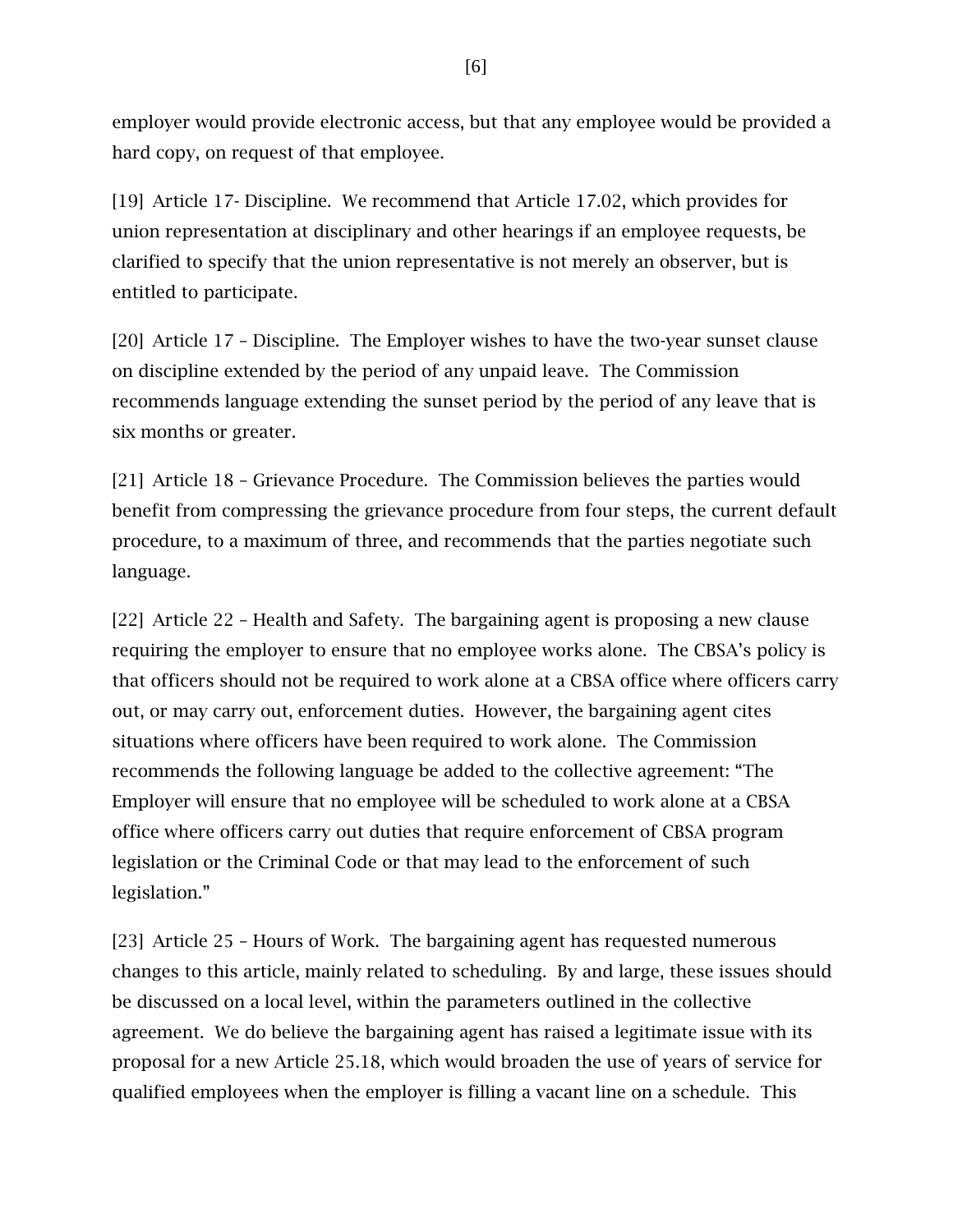would ensure, for example, that a qualified employee could move onto another schedule at the same worksite when a vacancy occurs, before the line is offered to employees outside the worksite. However, the employer has raised a jurisdictional issue regarding the Commission's power to recommend such a change. Assuming we do not have jurisdiction, we make no recommendation, but encourage the parties to discuss and address this issue. In return, the bargaining agent could consider a small reduction in the current seven-day notice period required when a scheduled shift is changed, pursuant to Articles 25.12 and 25.21.

[24] Article 27 – Shift and Weekend Premiums. The shift and weekend premiums have remained at \$2.00 an hour since 2002, according to the bargaining agent's brief. The Commission recommends an increase in the shift premium.

[25] Article 30 - Designated Paid Holidays. With the recent addition of the National Day for Truth and Reconciliation to the *Canada Labour Code,* the Commission recommends this holiday be added to the list of designated paid holidays in Article 30.01.

[26] Article 59 – Allowances. The bargaining agent is proposing a monthly fitness/wellness allowance for maintaining a membership at a gym or fitness facility, except where the Employer provides an adequate fitness facility free of charge on site. While the employer does have on-site fitness facilities at some locations and has a discount arrangement with one chain, the bargaining agent argues that many employees are left out and must use their own funds to maintain the physical fitness standards required by the employer. The Commission recommends language be added to the collective agreement providing for a partial reimbursement of cost for use of a fitness facility where the employer does not provide a fitness facility on-site.

[27] New Article – Medical Appointments. The bargaining agent proposes a new article with provisions concerning medical certificates. The Commission recommends that the following language be added to Article 35 – Sick Leave with Pay: "When the employee is asked by the Employer to provide a medical certificate, the employee shall be reimbursed for the cost of the certificate to a maximum of \$50."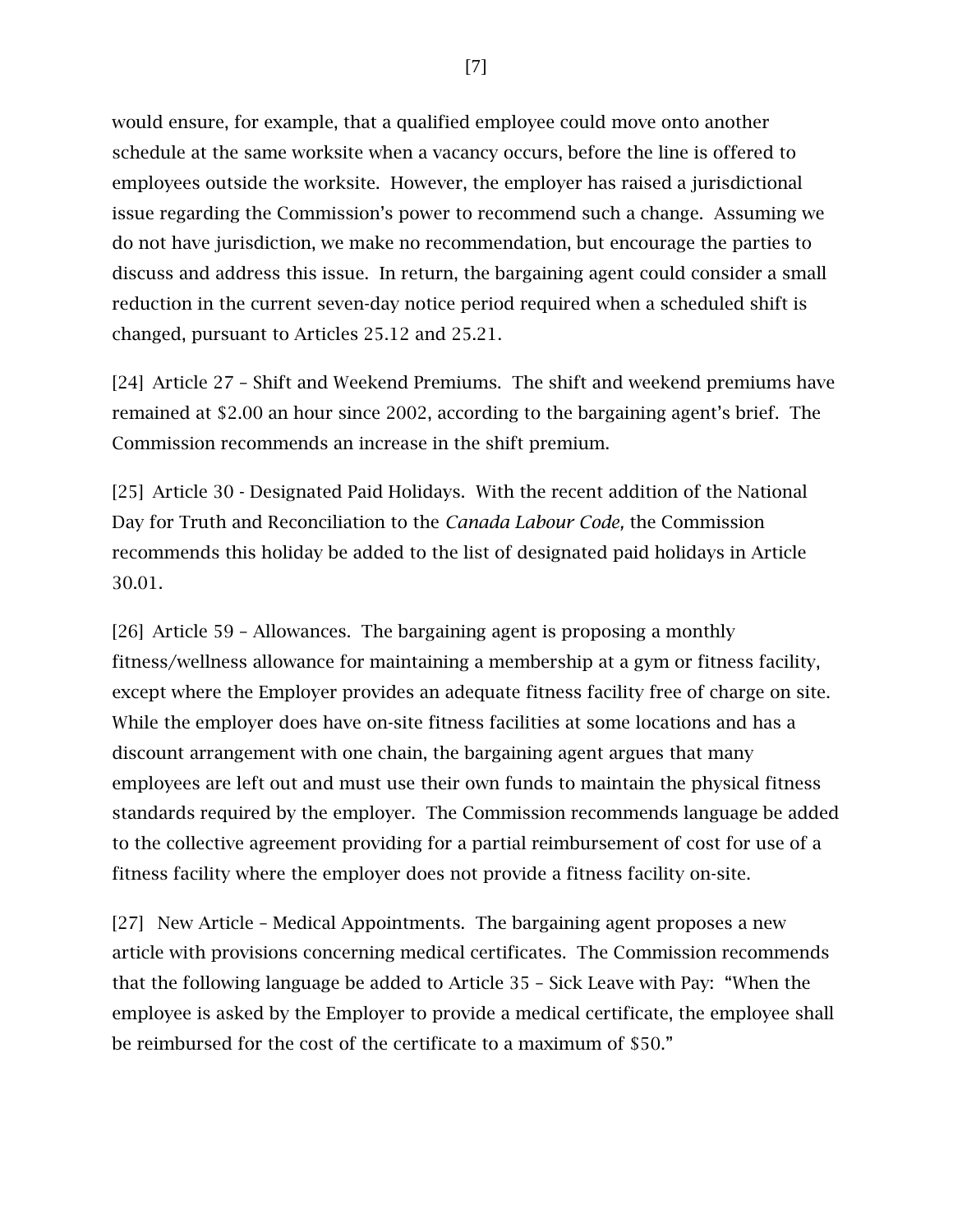[28] New Article – Student Employment. Students are excluded from the bargaining unit under the *Federal Public Sector Labour Relations Act.* However, the bargaining agent has proposed an article dealing with student employment, arguing that students are being used to replace bargaining unit members or to deny overtime opportunities in certain situations, and that they sometimes perform the full range of duties without full training. In the absence of detailed evidence about this issue, the Commission is reluctant to make a recommendation. However, we believe the parties would benefit from further discussion of the issue, with a view to finding the proper balance between providing opportunities for students and not undermining the work of the bargaining unit.

[29] New Article – New Recruits. The employer is placing new graduates from its Rigaud training centre at the FB02 pay rate. The bargaining agent, arguing that they are performing the full duties of an FB03 employee, seeks new language guaranteeing that new graduates be placed at the higher FB03 level once they are posted to a port of entry. Grievances have been filed about this issue. In the absence of the kind of detailed evidence that would be presented at an arbitration hearing, the Commission recommends that this issue be resolved through the grievance and arbitration procedure.

[30] Appendix H – This Appendix addresses pay during administrative suspensions pending investigations. It says that pay and allowances will be stopped only "in extreme circumstances when it would be inappropriate to pay an employee." It goes on to say this will be considered when the employee is in jail awaiting trial, or clearly involved in commission of an offence under a federal act or the Code of Conduct. The Code of Conduct covers a broad range of issues, including some that may be considered relatively minor, such as rudeness or appearance. In our view, the reference to the Code of Conduct undermines the expressed intention of Appendix H to restrict pay stoppages during investigation to the most extreme circumstances. We recommend deletion of the reference to the Code of Conduct in Appendix H.

[31] New Appendix – Firearm Practice Time. The employer formerly provided two mandatory firearm practice shifts per year for employees who were required to carry firearms. This was not included in the collective agreement, and the employer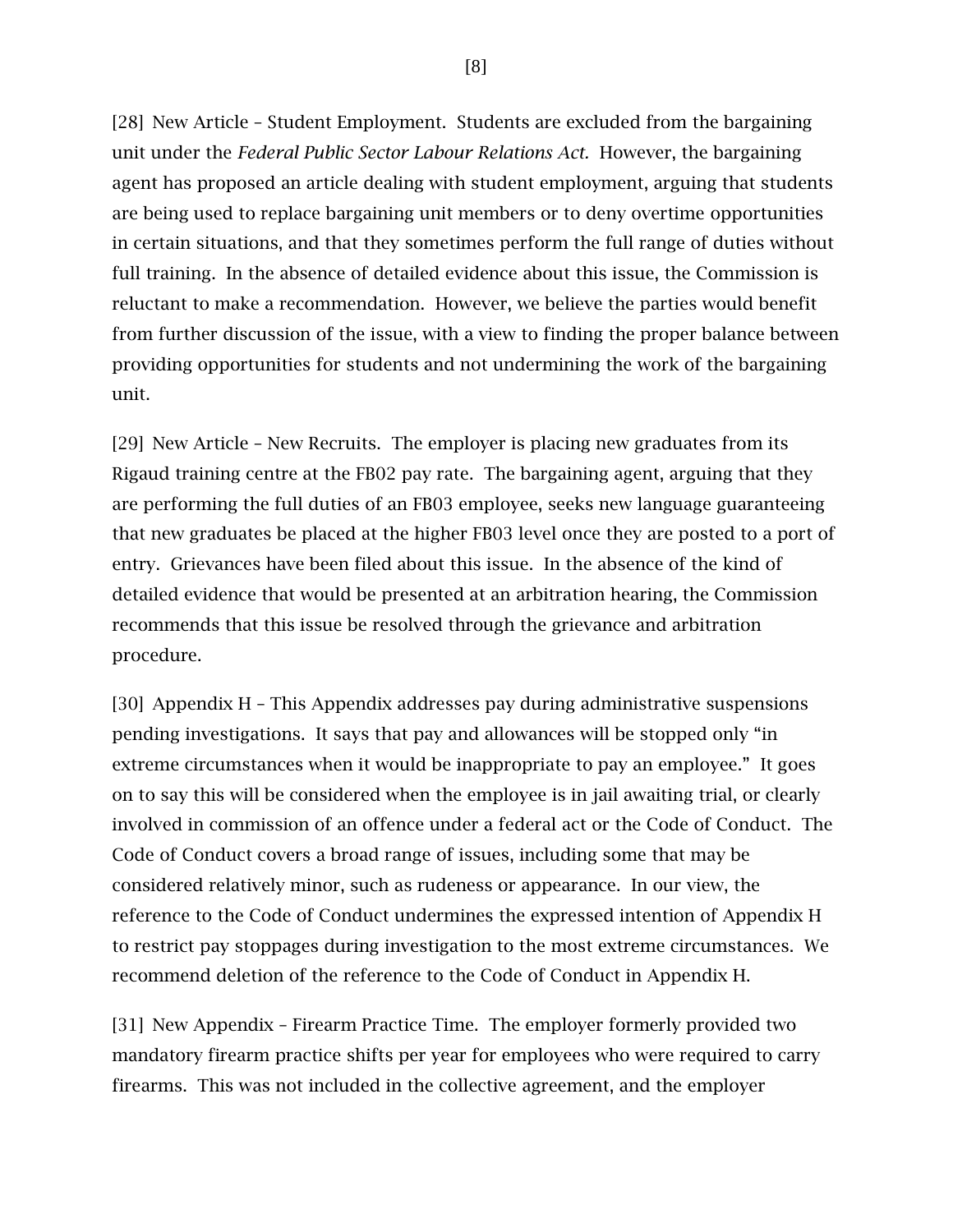eliminated the requirement. The bargaining agent argues that employees are now using their own time to practice so that they can meet the employer's requirements for annual recertification on firearms. The Commission recommends that the parties negotiate a provision in the collective agreement for some firearm practice.

[32] Various Articles and Appendices - Amendments agreed in principle. Several changes that have been made in bargaining across the core public administration have been agreed in principle by this employer and bargaining agent. The Commission recommends that changes to the following articles be made in accordance with the employer's proposals:

- Article 38 Maternity Leave Without Pay
- Article 40 Parental Leave Without Pay
- (new) Article 42 Caregiving leave
- (new) Article 53 Domestic Violence Leave
- Appendix C Workforce Adjustment
- Appendix E Joint Learning Program
- Appendix F Child Care
- Appendix N Supporting Employee Wellness
- Appendix O Mental Health in the Workplace

## Appendix D – Implementation

[33] The Commission recommends the language proposed by the employer, mirroring language agreed in other federal bargaining units.

July 28, 2021

## (*Original signed by* )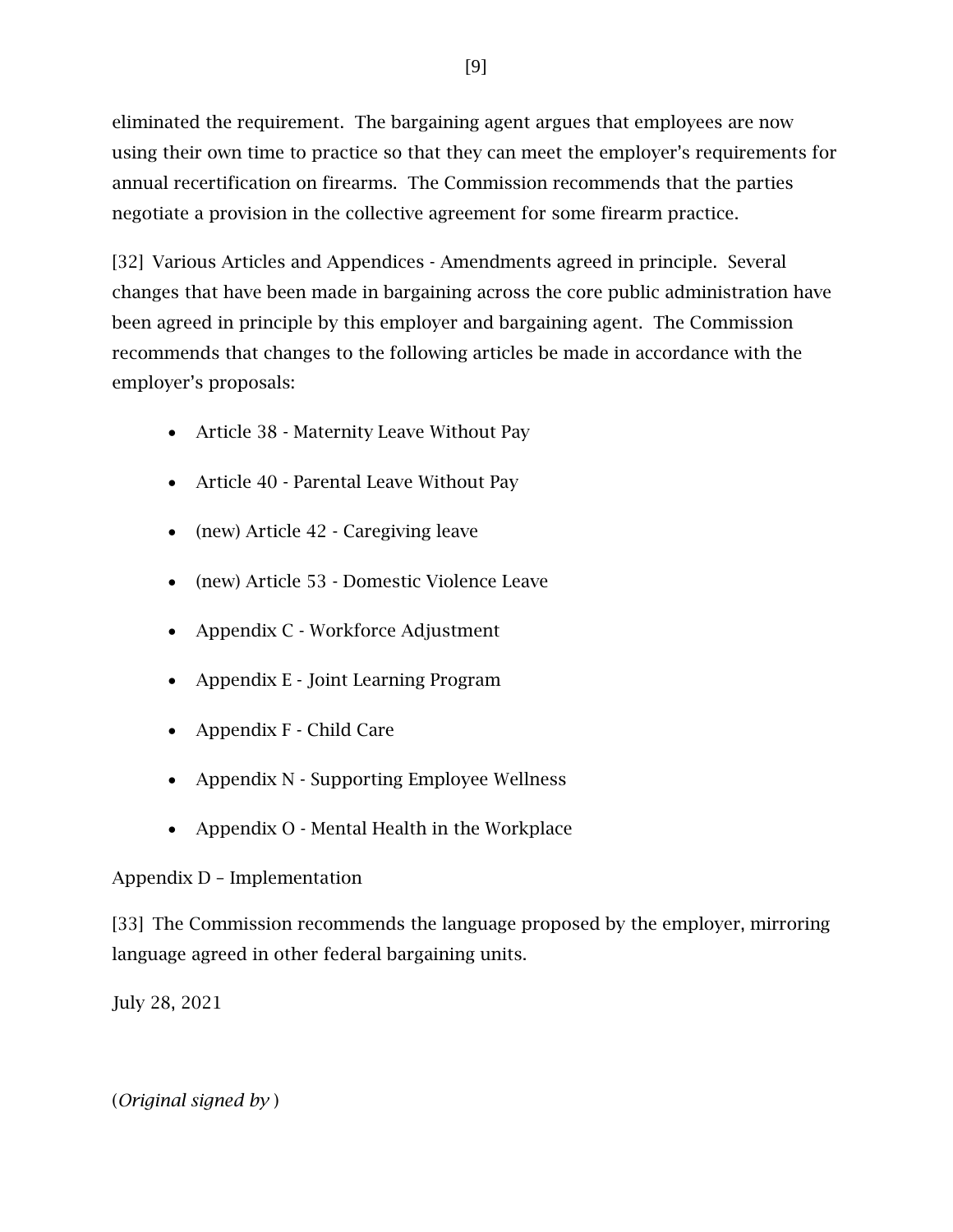Lorne Slotnick, Chair

Joe Herbert – I concur

Jacques Emond – I dissent – dissent attached

#### DISSENT FROM THE EMPLOYER

The purpose of the Public Interest Commission (PIC) is to assist the parties to complete their bargaining. However, in my opinion the process is not working in this matter.

The parties' negotiations took place over 13 sessions for a total of 36 days. Out of the original 55 proposals made by the bargaining agent, more than 40 were brought for consideration to the PIC. I am in agreement with the Chair that the number of proposals that the PIC was asked to consider far surpasses the incremental change that should be expected in one round of bargaining. The vast number makes the PIC ineffective in the overall bargaining process.

In my view, the Union used the negotiations and the PIC to maintain their wish to become and be an organization equal to the RCMP, Provincial or Municipal police forces and equal to the CX group of the Correctional Service of Canada. Previously, PICs in 2014 and 2017 found that this argument failed to show any comparatives then and, in my view, failed to show it at this time as well.

My concerns and comments with the Chair's Decision are as follows:

#### ARTICLE 22 – HEALTH AND SAFETY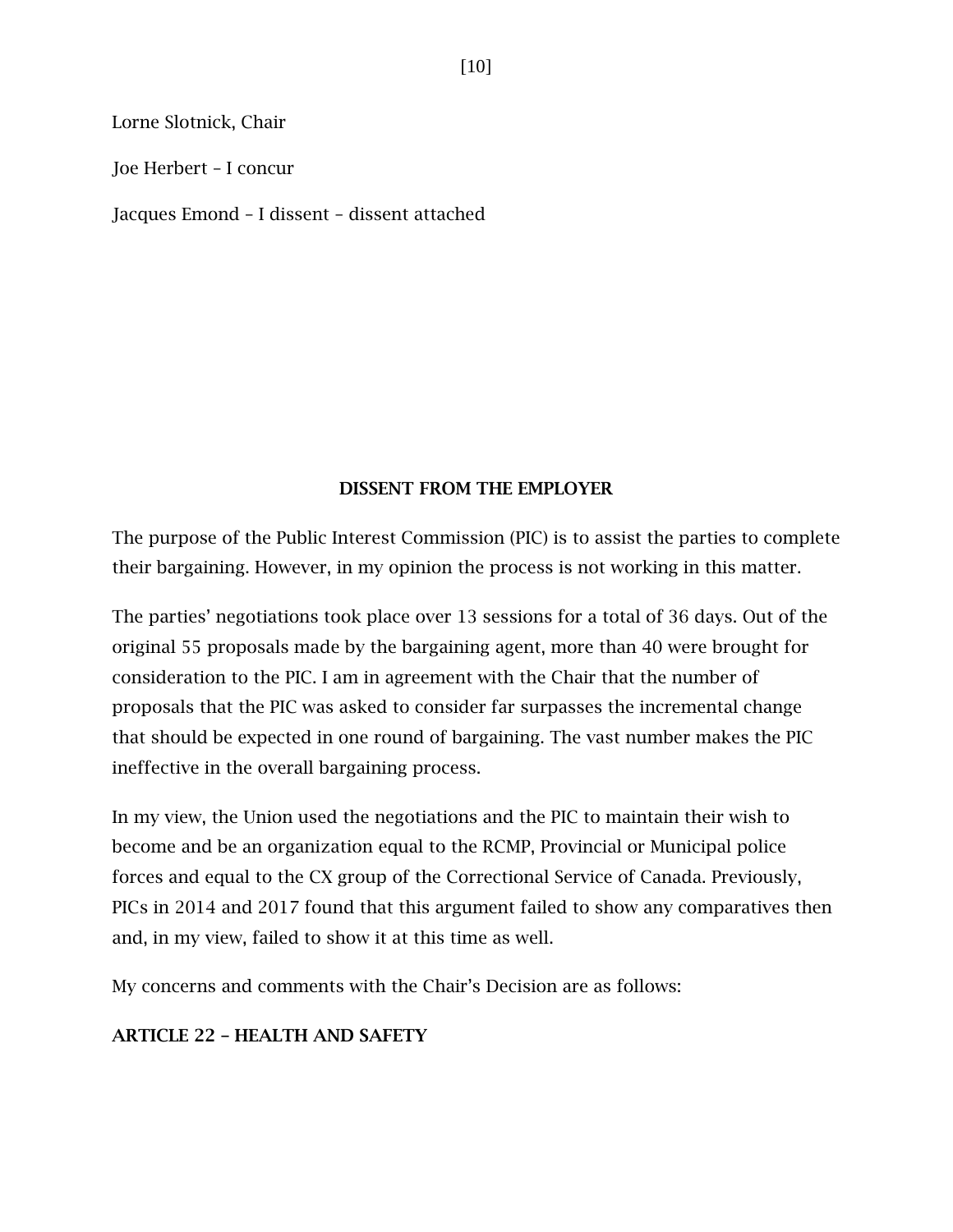The Public Service Alliance of Canada (PSAC) has proposed a new clause requiring the Employer to ensure that no employee works alone.

The Chair refers to CBSA's policy that an officer should not be required to work alone at a CBSA office where officers carry out, or may carry out, enforcement duties, creates confusion.

CBSA's policy addresses only Ports of Entry (POE) and not all CBSA work locations. The purpose of the policy is to ensure that at least two employees are scheduled to be on shift at all times. However, it was recognized that there could be unplanned circumstances where an employee would work alone. The policy does outline mitigation measures to be put in place.

Moreover, this is an operational matter and therefore should not be included in the Collective Agreement. It is already properly addressed in the CBSA Doubling-Up Policy which has been developed in consultation with the bargaining agent.

This recommendation also limits the Employer's ability to organize its operations and assign duties, a managerial right that is recognized as per s.7 of the FPSLRA.

## ARTICLE 25.04 (PAID MEAL PERIOD)

The Chair's recommendation for a provision for a paid meal period when employees are prevented from leaving the worksite (because of the work location or other factors, but not required to "stay on the job") be included in the collective agreement.

## I disagree.

This recommendation is not based on any serious or documented evidence and is not justified. It is unclear which problem this would solve. The recommendation will lead to disparity in terms and conditions of employees within the FB Group. Furthermore, this is an operational matter and should not be included in the collective agreement.

The recommendation is also inconsistent with s. 175 of the FPSLRA which established the factors the PIC must take into consideration.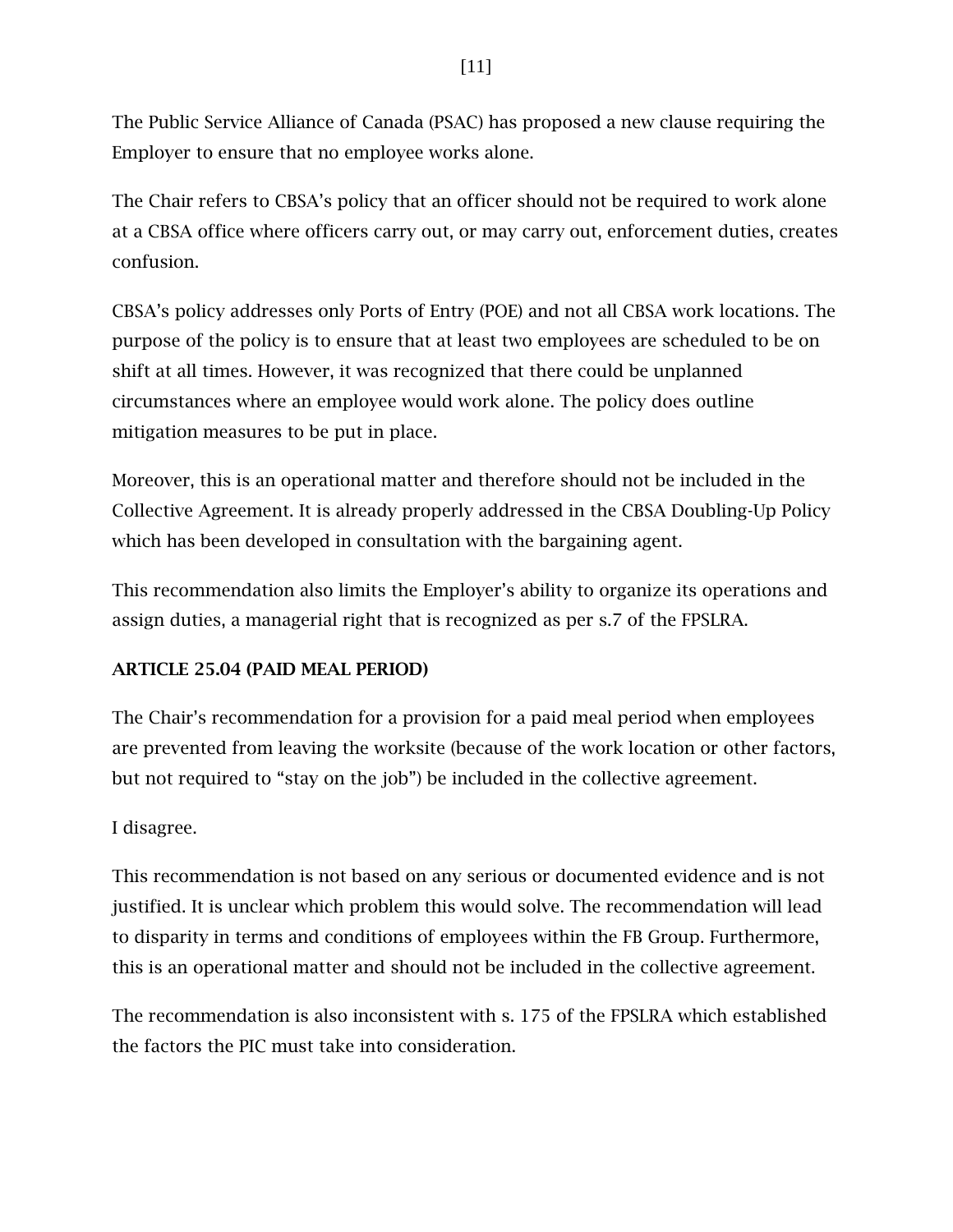The Chair does not provide any reasonable guidance on how to implement a paid meal period. It is my understanding that the Employer cannot reasonably identify employees who would be subject to this proposal. With this mind, the implementation would particularly create a two-tiered workplace whereby employees in the same occupational group are treated differently.

# ARTICLE 25.18 – (Vacant Lines)

The Bargaining Agent's proposal on vacant lines leads to the movement of personnel through staffing actions, such as a deployment, which are governed by the Public Service Employment Act (PSEA). It is a matter for which direct or indirect recommendations fall outside of the PIC jurisdiction as per s. 177 (1) (c) of the FPSLRA.

It is inappropriate for the PIC to recognize that this matter falls outside of its jurisdiction but to indirectly make a recommendation on the next steps by inviting the parties to continue to discuss this matter in the collective bargaining context. This is inconsistent with s. 177 (1) of the Act.

Under the PSEA, appointments to or within the public service must be based on merit and this act also governs processes for deployments. The proposal is contrary to terms established, or that could be established, under the PSEA. As such, it also cannot form part of the report under section 177(1)(b) of the FPSLRA.

## ARTICLE 27 – SHIFT AND WEEKEND PREMIUMS

The Chair has noted that the "shift and weekend premium" has remained at \$2.00 an hour since 2002 and recommends an increase in the shift premium. Taking into consideration the increased wage proposal, I would suggest that the shift premium should be increased to \$2.25 on a prospective basis only and without any retroactivity.

## ARTICLE 59 - ALLOWANCE

The Chair recommends language to be added to the collective agreement providing for a partial reimbursement of costs for use of a fitness facility where the Employer does not provide a fitness facility on site.

I am not in agreement.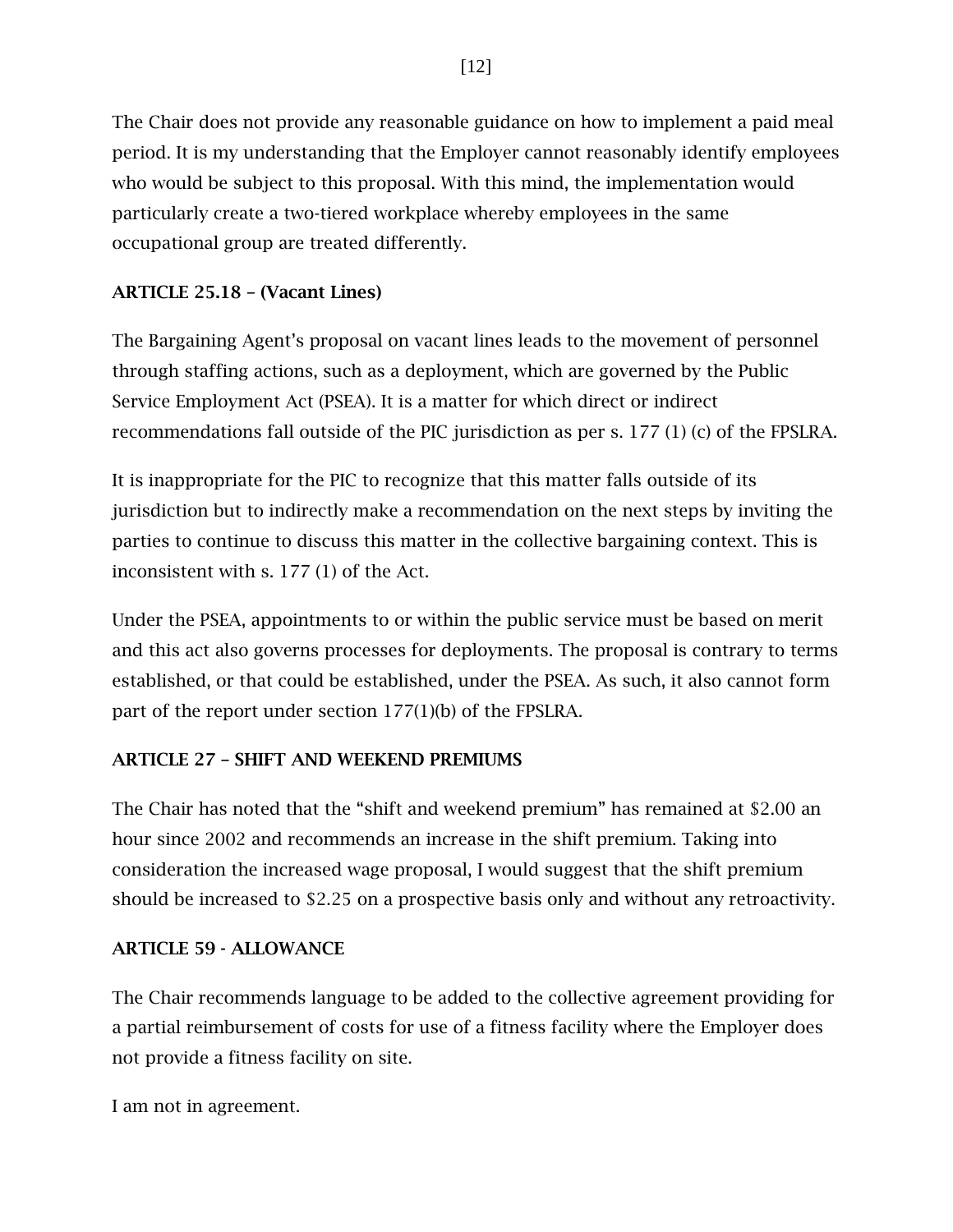The recommendation is inconsistent with section 175 of the FPSLRA which establishes the factors the PIC must take into consideration in the conduct of its proceedings and in making a report. This is an operational matter that should not be included in a collective agreement.

Health benefits are consistent across the CPA. The reimbursement of gym membership would fall under this category and should not be individually negotiated for inclusion in certain collective agreements. This recommendation is also ambiguous, not operationally viable or practical and would lead to differing interpretations between the parties creating labour unrest; for example, would the reimbursement apply only to Border Services Officers/front line employees or all FBs? What constitutes an adequate CBSA fitness facility? How does the Employer ensure that reimbursement is made towards the use of a legitimate service provider?

#### NEW ARTICLE – STUDENT EMPLOYMENT

I am not in agreement with the Chair that the claims by the union that students are being used to replace bargaining unit members are to deny overtime opportunities to the bargaining unit members in certain situations. The Union did not provide any examples or justification.

This matter falls under s.177(1)(c) of the FPSLRA and as such falls outside of the PIC's jurisdiction. Although they are not part of the bargaining unit, the recommendation also runs the risk of allowing the Union to interfere with the establishment of the students' terms and conditions of employment.

#### APPENDIX H – CODE OF CONDUCT

The Chair has proposed that the Code of Conduct undermines the expressed intention of Appendix H to restrict pay stoppage during investigations to most extreme circumstances and recommends deletion of the reference to Code of Conduct in Appendix H. It is my understanding that in the last round, the parties expressly negotiated the current language found in Appendix H which is aligned with how